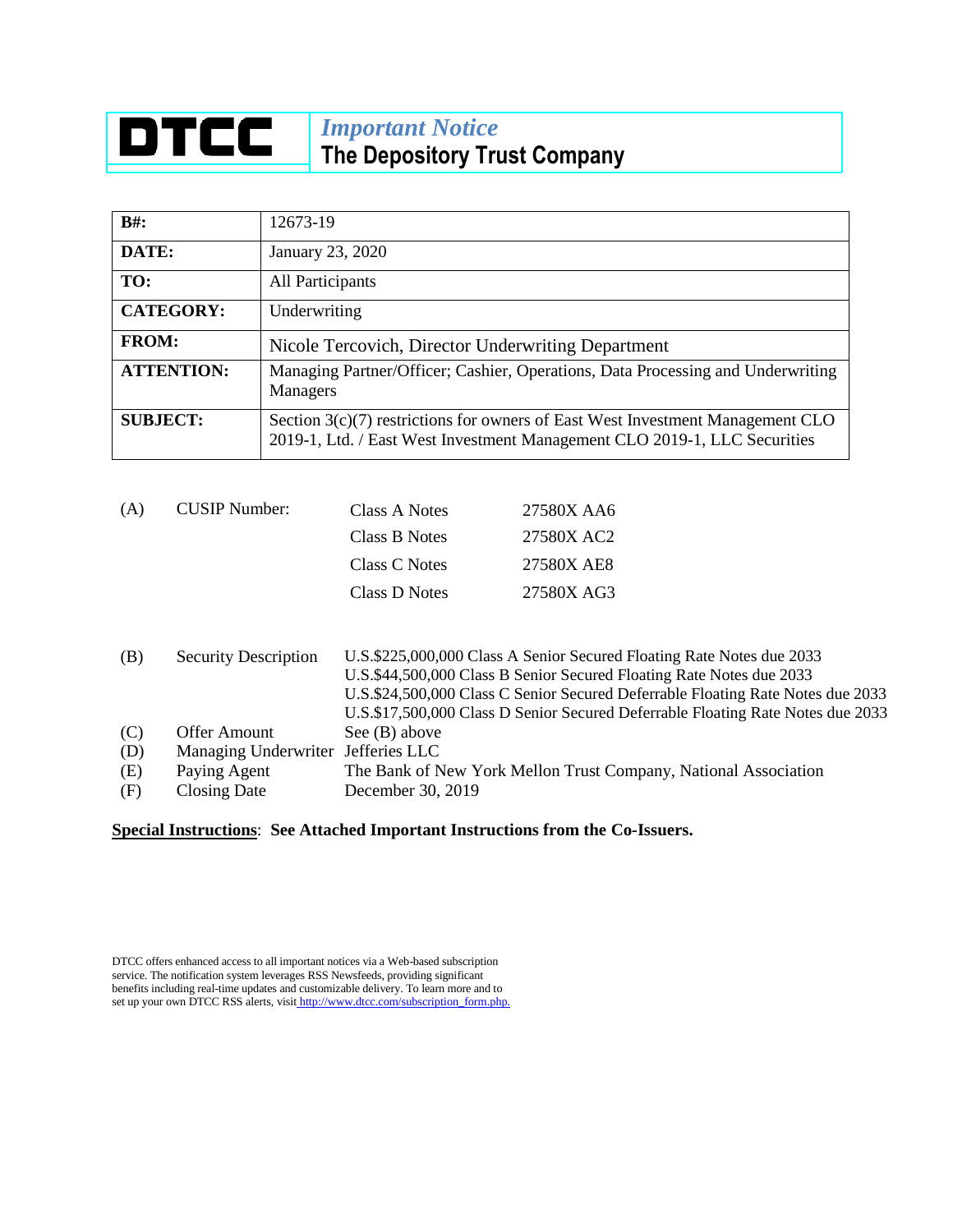## **East West Investment Management CLO 2019-1,**

**East West Investment Management CLO 2019-1,** 

**Ltd.** c/o Appleby Global Services (Cayman) Limited 71 Fort Street PO Box 500 Grand Cayman Cayman Islands, KY1-1106

**LLC** c/o Puglisi & Associates 850 Library Avenue, Suite 204 Newark, Delaware 19711

| 27580X AA6 |
|------------|
| 27580X AC2 |
| 27580X AE8 |
| 27580X AG3 |
|            |

The Co-Issuers and the Managing Underwriter referred to above are putting Participants on notice that they are required to follow these purchase and transfer restrictions with regard to the above-referenced securities.

In order to qualify for the exemption provided by Section  $3(c)(7)$  under the Investment Company Act of 1940, as amended (the "Investment Company Act"), and the exemption provided by Rule 144A under the Securities Act of 1933, as amended (the "Securities Act"), offers, sales and resales of the Class A Senior Secured Floating Rate Notes due 2033 (the "Class A Notes"), Class B Senior Secured Floating Rate Notes due 2033 (the "Class B Notes), Class C Senior Secured Deferrable Floating Rate Notes due 2033 (the "Class C Notes"), Class D Senior Secured Deferrable Floating Rate Notes due 2033 (the "Class D Notes" and, together with the Class A Notes, the Class B Notes, and the Class C Notes, the "Securities") within the United States or to U.S. Persons may only be made in minimum denominations of \$250,000 (or other applicable authorized denomination pursuant to the Indenture), to "qualified institutional buyers" ("QIBs") within the meaning of Rule 144A that are also "qualified purchasers" ("QPs") within the meaning of Section  $2(a)(51)(A)$  of the Investment Company Act, unless otherwise permitted by the Indenture. Each purchaser of Securities (1) represents to and agrees with the Co-Issuers and the Managing Underwriter that  $(A)$  (i) the purchaser is a QIB who is a QP (a "QIB/QP"); (ii) the purchaser is not a broker-dealer which owns and invests on a discretionary basis less than \$25 million in securities of unaffiliated issuers; (iii) the purchaser is not a participant-directed employee plan, such as a  $401(k)$  plan; (iv) the QIB/QP is acting for its own account, or the account of another QIB/QP; (v) the purchaser is not formed for the purpose of investing in the Co-Issuers; (vi) the purchaser, and each account for which it is purchasing, will hold and transfer at least the minimum denomination of Securities; (vii) the purchaser understands that the Co-Issuers may receive a list of participants holding positions in its securities from one or more book-entry depositaries; and (viii) the purchaser will provide notice of the transfer restrictions to any subsequent transferees; or (B) it is not a U.S. Person and is purchasing the Securities outside the United States and (2) acknowledges that the Co-Issuers have not been registered under the Investment Company Act and the Securities have not been registered under the Securities Act and represents to and agrees with the Co-Issuers and the Managing Underwriter that, for so long as the Securities are outstanding, unless otherwise permitted by the Indenture, it will not offer, resell, pledge or otherwise transfer the Securities in the United States or to a U.S. Person except to a QIB that is also a QP in a transaction meeting the requirements of Rule 144A. Each purchaser further understands that the Securities will bear a legend with respect to such transfer restrictions. See "Transfer Restrictions" in the East West Investment Management CLO 2019-1, Ltd. / East West Investment Management CLO 2019-1, LLC Offering Circular.